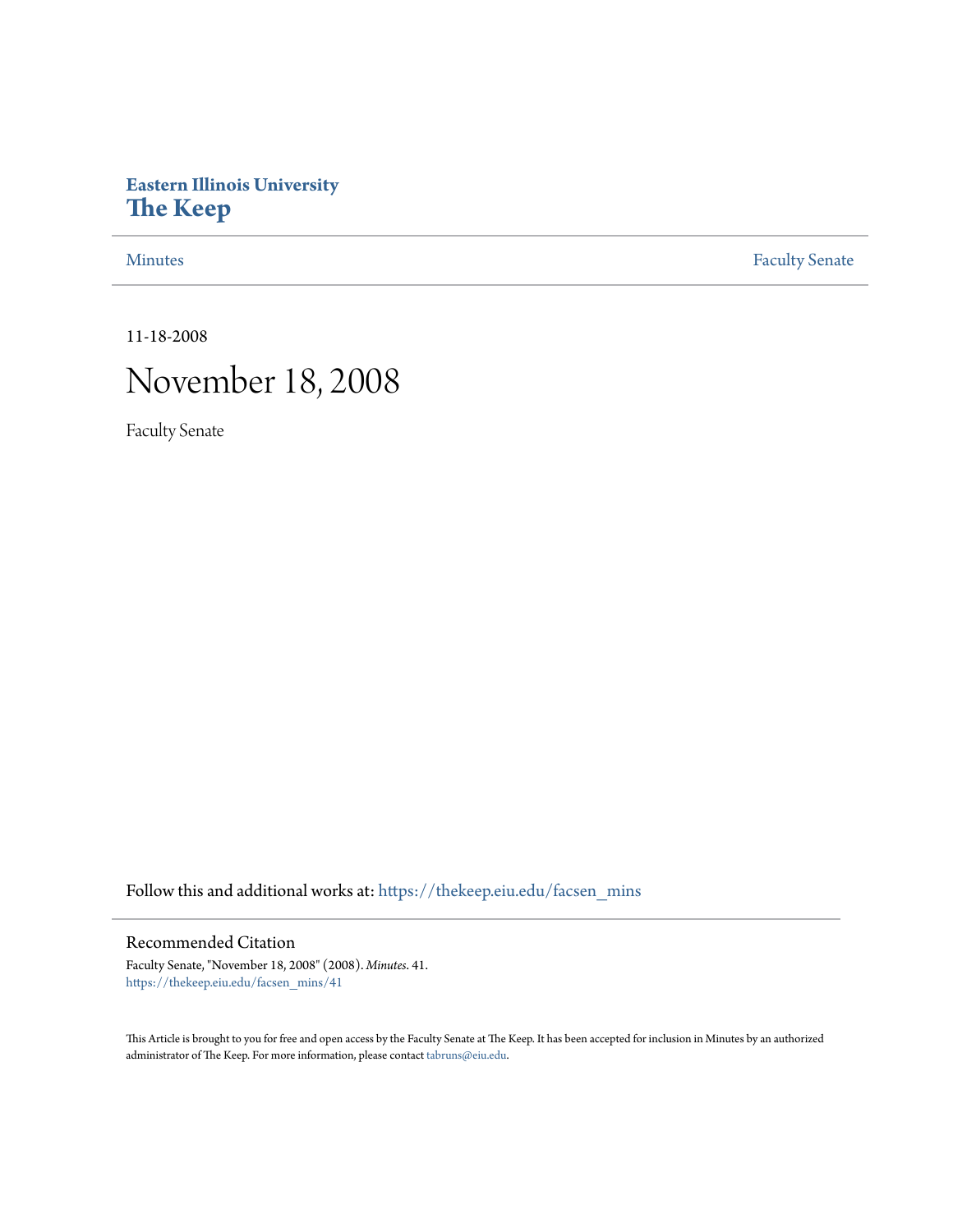### **FACULTY SENATE MINUTES FOR 18 November 2008 (Vol. XXXVII, No. 9)**

The 2008 – 2009 Faculty Senate minutes and other information are available on the Web at http://www.eiu.edu/~FacSen The Faculty Senate agenda is posted weekly on the Web, at McAfee Gymnasium 1102, and on the third-level bulletin board in Booth Library. Note: These minutes are not a complete verbatim transcript of the Senate meeting.

- **I. Call to order by Chair John Pommier at 2:00 p.m.** (Martin Luther King, Jr., University Union Ballroom)
	- Present: J. Best, A. Brownson, J. Coit, M. Fero, R. Hoberman, M.-L. Li, K. Padmaraju, J. Pommier, J. Russell, J. Stimac, D. Van Gunten, A. White, M. Worthington, and C. Coon. Excused: C. Dale. Absent: J. Wallace.

Guests: B. Lord (Provost and VPAA), R. Chesnut (Director, Office of Research and Sponsored Programs), B. Irwin, (Dean, Honors), D. Jackman (Dean, CEPS), J. Johnson (Dean, CAH), J. Snyder (Associate Dean, LCBAS), G. Sterling (CAA Representative), S. Canfield, C. Hanlon, L. Hyder (CAA *ad hoc* committee), E. Elam, J. Astouski (*Daily Eastern News* Reporter) and R. Wroblewski (*Daily Eastern News* Photographer).

### **II. Approval of Minutes of 11 November.**

Minutes from the Faculty Forum were not yet available for approval.

### **III. Announcements**

### **IV. Communications**

- A. Report of 6 November, from Gail Richard, re: Intercollegiate Athletic Board.
- B. Email of 13 November, from Charles Delman, re: UPI-Faculty Senate Forum.
- C. Email of 17 November, from John Best, re: vegetarian entrees. Chair Pommier suggested that the concern over lack of a vegetarian entree at University functions, such as luncheons, should be directed to Panther Catering.
- D. Memorandum from Provost Lord, re: IGP 44 Final Examinations.

### **V. Old Business**

- A. Committee Reports
	- 1. Executive Committee: Senator Stimac stated that the committee met with President Perry and Provost Lord and that they had discussed the parking issues on campus, Vice President for Business Affairs Jeff Cooley's impending retirement, IGP 44, and cell phone use in the classroom. President Perry informed the committee that an additional siren would be placed on the top of the Physical Sciences Building for emergency purposes. Both President Perry and Provost Lord indicated that the Fall Faculty Forum on Integrative Education went very well and that the discussions will continue. Chair Pommier stated that he would be forwarding the Faculty Senate's motion on childcare on to the President.
	- 2. Nominations Committee: Senator Van Gunten indicated that no faculty had yet volunteered to represent faculty on the Commencement Committee. Senator White volunteered and the motion (Van Gunten/Brownson) to appoint Andrew White to the Commencement Committee passed 13-0-0.
	- 3. Elections Committee: no report.
	- 4. Faculty Student Relations Committee: no report.
	- 5. Faculty Staff Relations Committee: no report.
	- 6. Faculty Forum Committee: Senator Padmaraju circulated the minutes taken at the Fall Faculty Forum. Please see report attached at the end of the minutes. Chair Pommier stated that Dr. Delman, chair of the local chapter of the UPI had asked Faculty Senate about UPI-Faculty Senate Forum on academic freedom and the possibility of including K-12 and community college instructors. Senator Stimac suggested that in keeping with the Integrative Education theme from the fall forum, and continuing with its discussion, that academic freedom with respect to integrative education would be very appropriate. Senator Van Gunten stated that inclusion of K-12 and community college instructors would be problematic based on their schedules. Dean Jackman echoed Senator Van Gunten's concerns and stated that the typical times that Faculty Senate Forum have bee offered would allow few, if any, K-12 instructors to participate. Senator Russell stated that she doesn't understand how academic freedom can be linked to K-12 instructors since they are so closely tied to teaching to the standards. Senator Fero voiced that K-12 instructors have little academic freedom in their classrooms based on state statutes and regulations.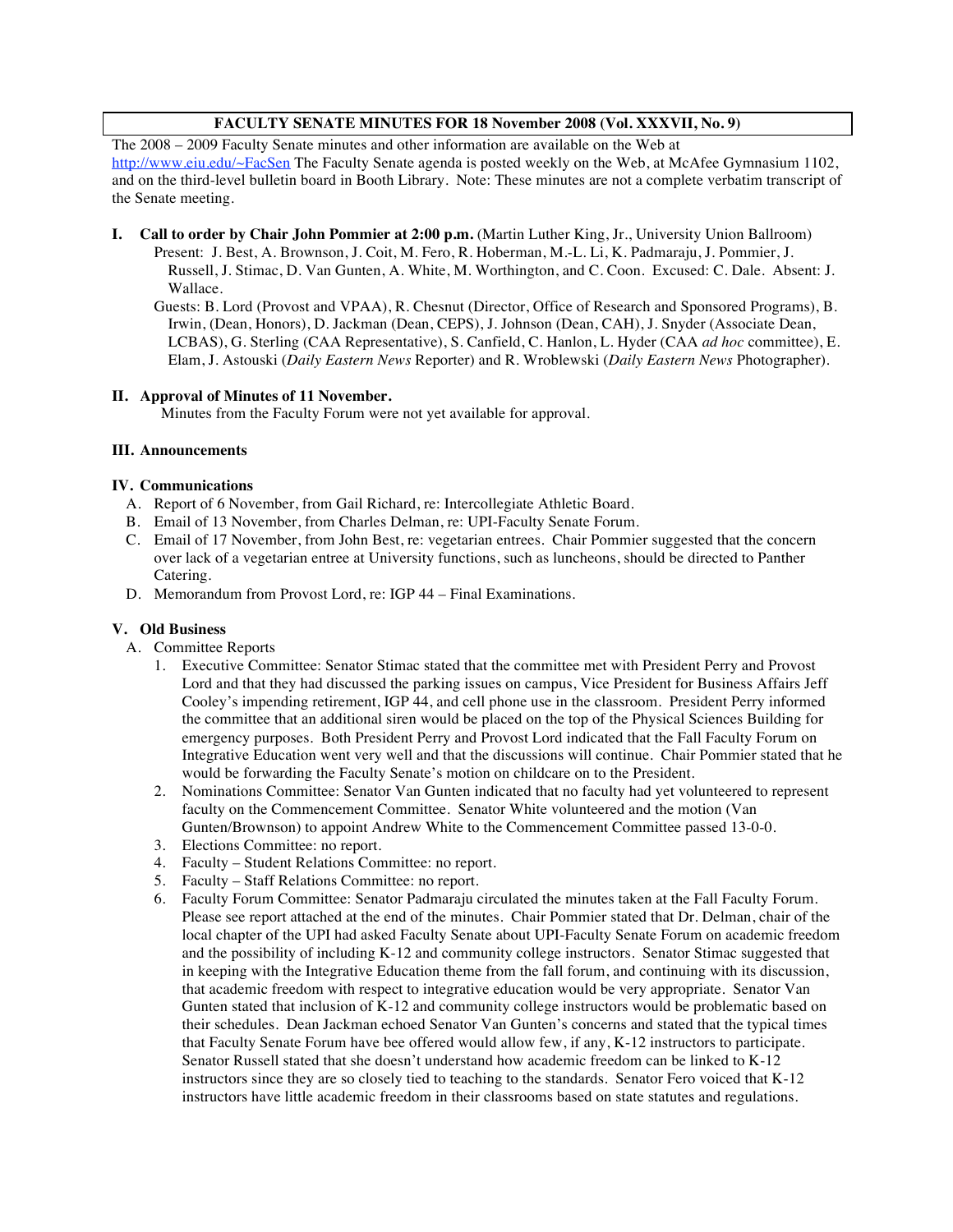- 7. Other Reports
	- a. Provost's Report: Provost Lord thanked the Faculty Senate for the Fall Faculty Forum and indicated that the discussions would continue. Provost Lord indicated that IGP was being modified since there was no clear statement on final examinations in graduate-level courses. The Provost stated that the Vice President for Business Affairs and the Dean of the College of Arts and Humanities search were progressing well.
	- b. Budget Transparency Committee: no report.
	- c. Awards Committee: Senator Coit indicated that the Luis Clay Mendez Distinguished Service Award was this year being presented to Dr. Vincent P. Gutowski in the Department of Geology/Geography for his many years of service to the University and community on environmental issues. A motion (Coit/Russell) to approve Dr. Gutowski as this year's recipient of the Luis Clay Mendez Distinguished Service Award passed 13-0-0. Senator Coit asked the Faculty Senate if the committee should keep a previous year's applications. Senator Pommier suggested that a previous year's applications should be kept, but the nominees should be asked to update their nomination letters if they so wish. The motion (Coit/Russell) for the Luis Clay Mendez Distinguished Service Award Committee to keep a prior year's applications and ask nominees to update their nomination letters if they so wish passed 13-0-0.

### **V. New Business**

- A. Dean Irwin (Dean, Honors College) and Dr. Chesnut (Director, Office of Research and Sponsored Programs). Dean Irwin began the discussion stating that her interests in undergraduate research stemmed when several faculty went to a Council on Undergraduate Research (CUR) workshop in the social sciences and humanities. As a matter of fact, Eastern has had a long relationship with CUR since Dr. Richard Keiter was one of the first CUR advisers. Dean Irwin's interest in CUR is based on the upcoming (3 - 4 April 2009) Showcase EIU, which will Showcase Exploration and Inquiry of Undergraduates. Up to 200 presenters, in poster and oral forums, will present their research on Friday afternoon and then the posters will be left up for Saturday's Admitted Students Day. Based on Dean Irwin's efforts as PI on a grant, nearly \$45,000 in funding has been made available to help undergraduate education. The money may be used for travel to present research, awards for research, money to support summer research by students, and to help bring CUR speakers to campus. For example, two additional spring undergraduate research grants will be made available and the grant will help support travel to the National Conferences on Undergraduate Research (NCUR) being held in La Crosse, Wisconsin 16 – 18 April. All disciplines will be represented at the conference. The grant will also allow some summer research grants of \$3,000 to the student, and \$500 to the faculty mentor, to be made available. Dean Irwin is in discussion with CUR to bring a speaker to campus in early May. Senator Hoberman asked about the relationship between the Honors Council and undergraduate research. Dean Irwin replied that the Honors Councils awards undergraduate research scholarships, open to all students, not just honors students. Senator Pommier asked about this year's funding relative to past years. Dean Irwin stated that in the past undergraduate research had \$18,000 available. This year they have that \$18,000 plus the additional \$45,000. Dr. Chesnut gave credit to the grant to the efforts of the Research and Creative Activities Advisory Board that solicited proposals from across campus in order to help undergraduate research. Dr. Chesnut said that Faculty Senate supplied four members to the board that serve 3-year terms. Senator Pommier noted that Dean Irwin referred to the awards as being for Research, Scholarship and Creative Activity. Dean Irwin stated that "scholarship" is included in order to make it more inclusive. She added that an RSO will be formed as well to get students involved and keep them involved. Chair Pommier thanked Dean Irwin and Dr. Chesnut for the great news about increased funding for undergraduate research, scholarship, and creative activities.
- B. Dr. Les Hyder (Chair of the CAA *ad hoc* committee to review the Foreign Language proposal). Dr. Hyder stated that the committee was formed when President Perry and Provost asked the CAA to reconsider a 17 April 2008 motion (#08-35; http://www.eiu.edu/%7Eeiucaa/2007-08CAA/Spring2008/04-17-08/AgendaItems/FLG-GradRequirementRevised.pdf) that would have increased the foreign language requirement to three semesters of a single foreign language. The ad hoc committee was composed of representatives from each college, students, and the advising center. The goal of the committee was to objectively review the proposal with an open mind and to make a recommendation that supported the University's commitment to academic rigor. The committee met at least once per week for seven weeks and identified constituents and interests throughout the University from which they received a great deal of feedback. Some of the offices contacted that supplied new information included Study Abroad, Career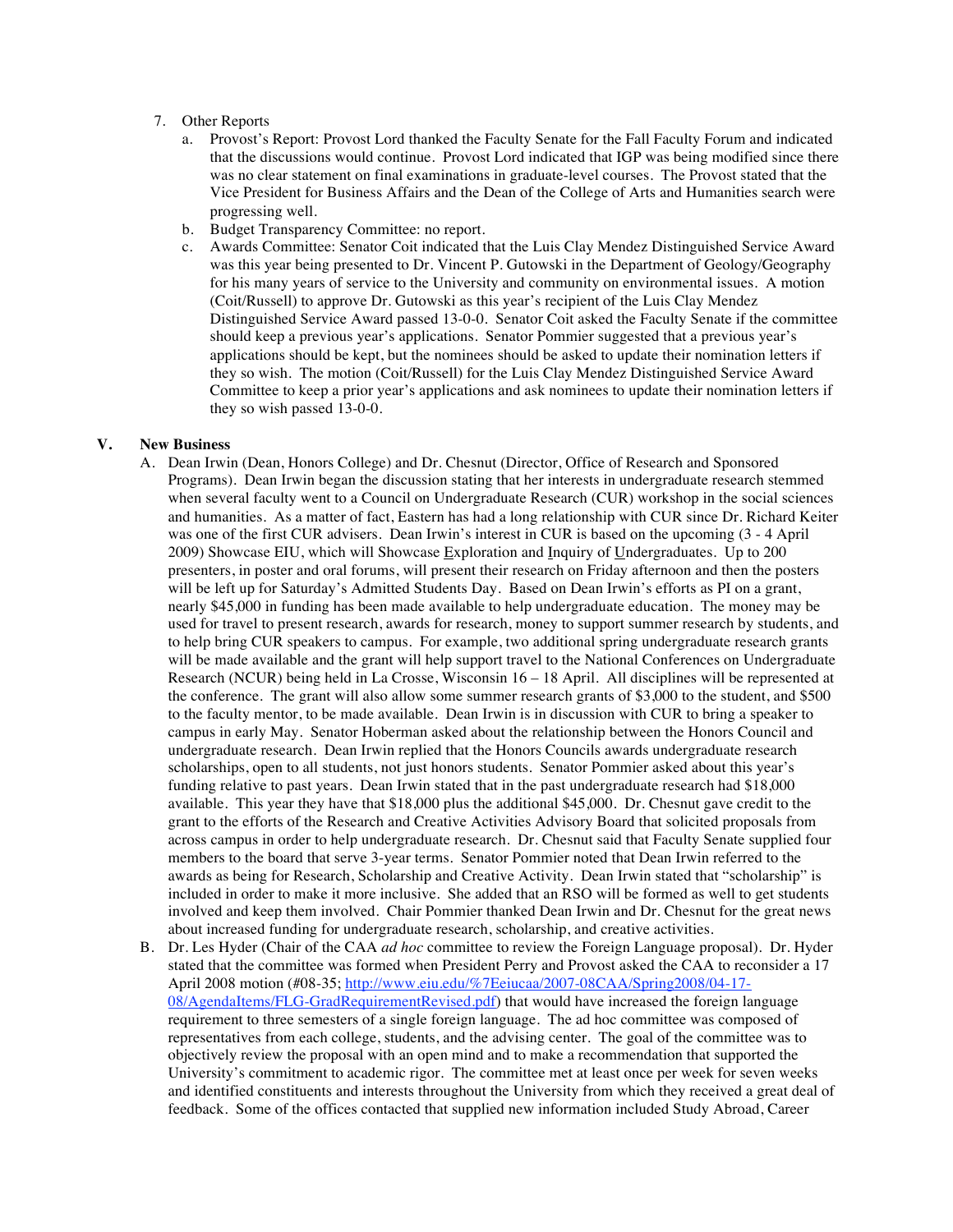Services, Transfer Relations, Council on Teacher Education, and others. Dr. Hyder indicated that he did not want the issue of the committee's formation to be an issue for discussion. CAA felt that the unique circumstances existed in this case. Ultimately, Dr. Hyder said, the President had the right to approve all recommendations from CAA and that the President and Provost had raised valid concerns on the original motion as passed. Dr. Hyder stated that the President's response to the motion was appropriate since it reflected shared governance. Dr. Mary Herrington-Perry was also instrumental in coordinating all the data collected for the committee. The decision of the *ad hoc* committee which was to be presented to CAA is to rescind motion that was agenda item #08-35 such that there be no change in the foreign language requirements. If the *ad hoc* committee's motion were approved, they would suggest that each program review requirements in order to identify programs that would benefit from additional foreign language, as well as study abroad, and cultural awareness. Dr. Hyder indicated that issues raised during the review process included recruitment and retainment of students and that the committee had a gut feeling that enrollments would be adverse impacted. Based on data supplied by Dr. Mary Herrington-Perry, under the 2-year foreign language requirement during Fall 2006, 15 percent of the incoming students (both freshman and transfers) would not be exempt for additional foreign language courses at Eastern Illinois University. Of the Fall 2007 incoming students, 25 percent would not be exempt. If the proposed 3-year foreign language requirement had been in effect, then of the Fall 2006 incoming students 62 percent would not have been exempt and 67 percent of the Fall 2007 incoming students would not have been exempt. Dr. Hyder indicated that this would have a negative effect on recruitment of students. He added that most of the science, education, and business programs are currently maxed out in terms of non-general education and program specific courses a student could take and still graduate in four years. An added requirement of one additional foreign language course might delay graduation for many students and have financial consequences for them. During the review, it was also suggested to the *ad hoc* committee that foreign languages such as Russian, Chinese, Korean, Arabic, Japanese, and American Sign Language, would be valuable, yet not offered, additions. It was not indicated how, or if, the Department of Foreign Languages could support those languages. In response to a question from Senator White, Dr. Hyder indicated that student feedback was very low, but that offices that work directly with students was higher. Senator White said that students he spoke with, both traditional and non-traditional, did not favor the proposed increase. Senator Hoberman asked if asking departments to review their programs was problematic. Dr. Hyder indicated that some would see an additional foreign language course as a benefit towards graduation and may require it. Senator Stimac indicated that based on the proposal being made by the *ad hoc* committee, that the Department of Geology/Geography was in the process of formally reviewing its program in order to see if a foreign language could be a benefit,  $e.g.,$  in the International Studies option of the Geography program. Dr. Canfield stated that he appreciated the Department of Geology/Geography's review of their program. Senator Best indicated that with respect to a possible increase in cultural awareness, that the Psychology Department already meets those criteria. The recommendation being made by the ad hoc committee that individual departments review their programs might be better than having one department, Foreign Languages, asking all departments to change their programs. Senator Best said that this reminded him of the Integrated Core requirements and that such a change will be difficult unless there is a change in the entire education system. Dr. Canfield stated that he has rebutted point by point the arguments made by the ad hoc committee already, but wanted to point out that the foreign languages that his department currently offers are not irrelevant in today's world. The Department of Foreign Languages currently offers Chinese and would like to offer more languages in the future. It should be noted that the primary trading partners with the United States speak French, Spanish, and German. The original proposal was to help increase the proficiency base of the University. Dr. Canfield stated that increased foreign language skills are tied to increased academic performance and that an increased proficiency builds a better future. For example, increased foreign language proficiency helps with increased cultural awareness and the ability to transfer skill sets learned. Senator Pommier asked Dr. Hyder what the next steps would be. Dr. Hyder replied that the *ad hoc* committee is making the motion to rescind the motion that passed (CAA #08-35) and to call on departments to review their programs with respect to foreign languages, study abroad, and cultural awareness. Dr. Hyder added that the *ad hoc* committee found nothing in the original proposal that they disagreed with – as a matter of fact, the proposal should be a model of how a department addresses university goals and centrality. Chair Pommier asked were the data were that the committee reviewed. Dr. Hyder replied that the data are posted on the CAA's web site (Under Appendix A of http://www.eiu.edu/~eiucaa/2008-09CAA/FA08/11-06-08/Minutes/103008Minutes.pdf). Chair Pommier thanked Dr. Hyder and said that he appreciated the efforts of the committee for the excellent report.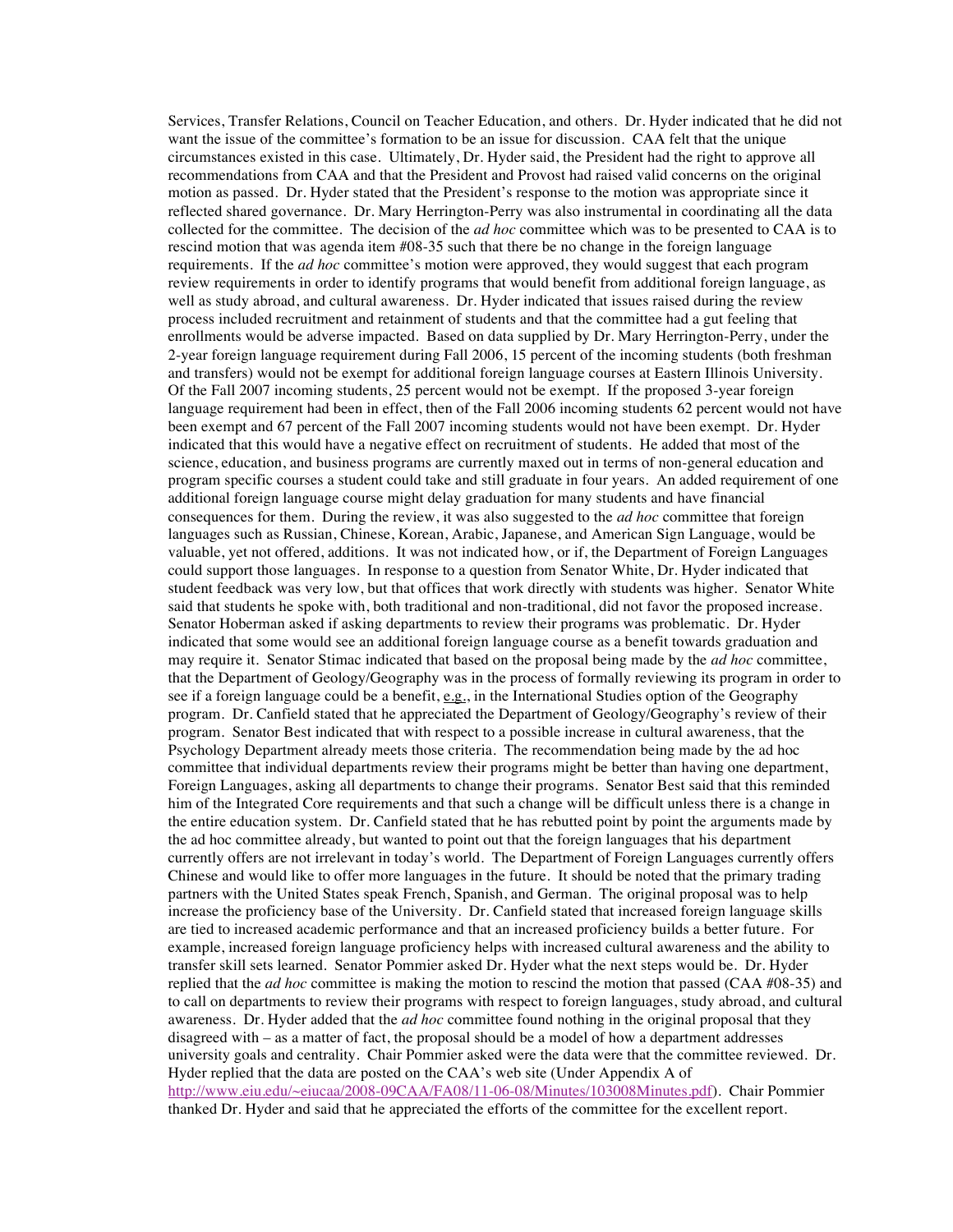### **VI. Adjournment at 4:00 p.m.**

**Future Agenda Items:** Greening of Campus.

Respectfully submitted,

John Paul Stimac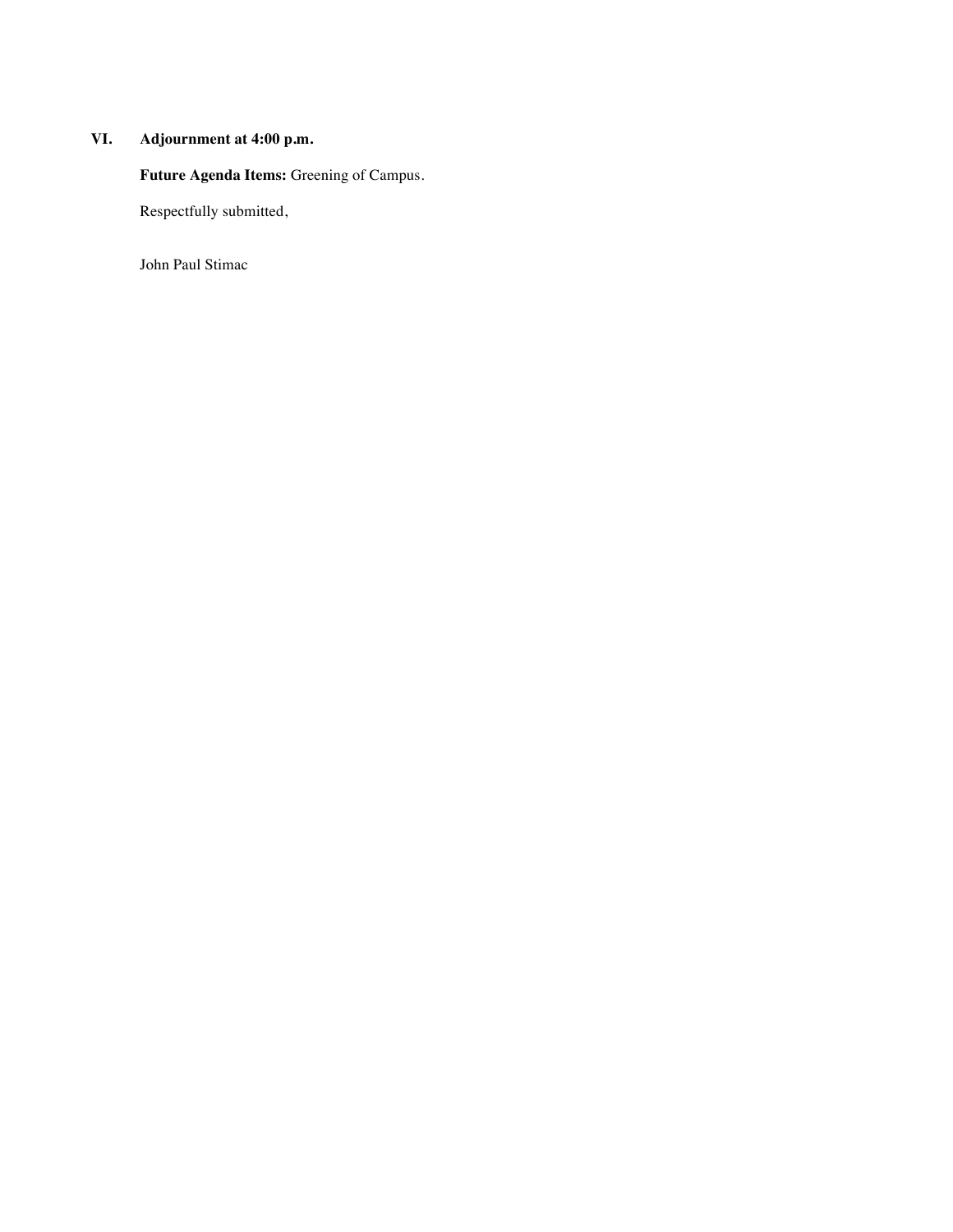### **Fall 2008 Forum:**

The Fall faculty forum was held in the University Ballroom on November 11, 2008 from 2:00 to 4:00 p.m. There were about 40 participants that included administrators, faculty, staff and students.

The topic of the forum was introduced by Provost Lord. He gave a little background about why this particular topic was being addressed at the forum this year. Provost Lord then introduced Dean Irwin who has been involved in putting together a presentation and a bibliography for the topic: Integrative learning.

Dean Irwin gave a fifteen minute presentation on the topic. The presentation and the bibliography are available at: http://www.eiu.edu/~acaffair/IntegrativeLearning/

### **Further notes about the forum are given below:**

### **Forum Topic:**

Students attending EIU will have an exceptional educational experience that focuses on integrating their academic and personal development.

### **Questions for breakout groups (4 breakout sessions):**

Group 1: How can university-sponsored extracurricular activities contribute to the integration of academic and personal development?

Group 2: How can undergraduate research contribute to the integration of academic and personal development? Group 3: How can study-abroad, internships, and service learning contribute to the integration of academic and personal development?

Group 4: Where and when can we provide students with opportunities for meaningful reflection on what they are learning and its connection with the rest of their classes and activities?

### **Additional questions given to all groups:**

What are we already doing to provide an integrative experience at department, college, and university levels? In what additional ways can we foster an integrative experience at department, college, and university levels? What is the value to your program of taking a more integrative approach?

Where and when can we provide students opportunities for meaningful reflection?

Where and how can we form stronger partnerships between academic and student affairs?

What else can we do to encourage students to be smarter and more intentional about their own learning and lives?

### **Notes from breakout sessions:**

Group 1 Moderator: Joy Russell Recorder: Jonathan Coit

Topic: Students attending EIU will have an exceptional educational experience that focuses on integrating their academic and personal development.

Question to focus on:

How can university-sponsored extracurricular activities contribute to the integration of academic and personal development?

Notes compiled by Jonathan Coit:

Participants:

Chris McCormick Jocelyn Tipton Carrie Best Jim Johnson Chuck Eberly

Margaret Messer John Best Marjorie Worthington Joy Russell John Stimac

1. Extracurricular activities: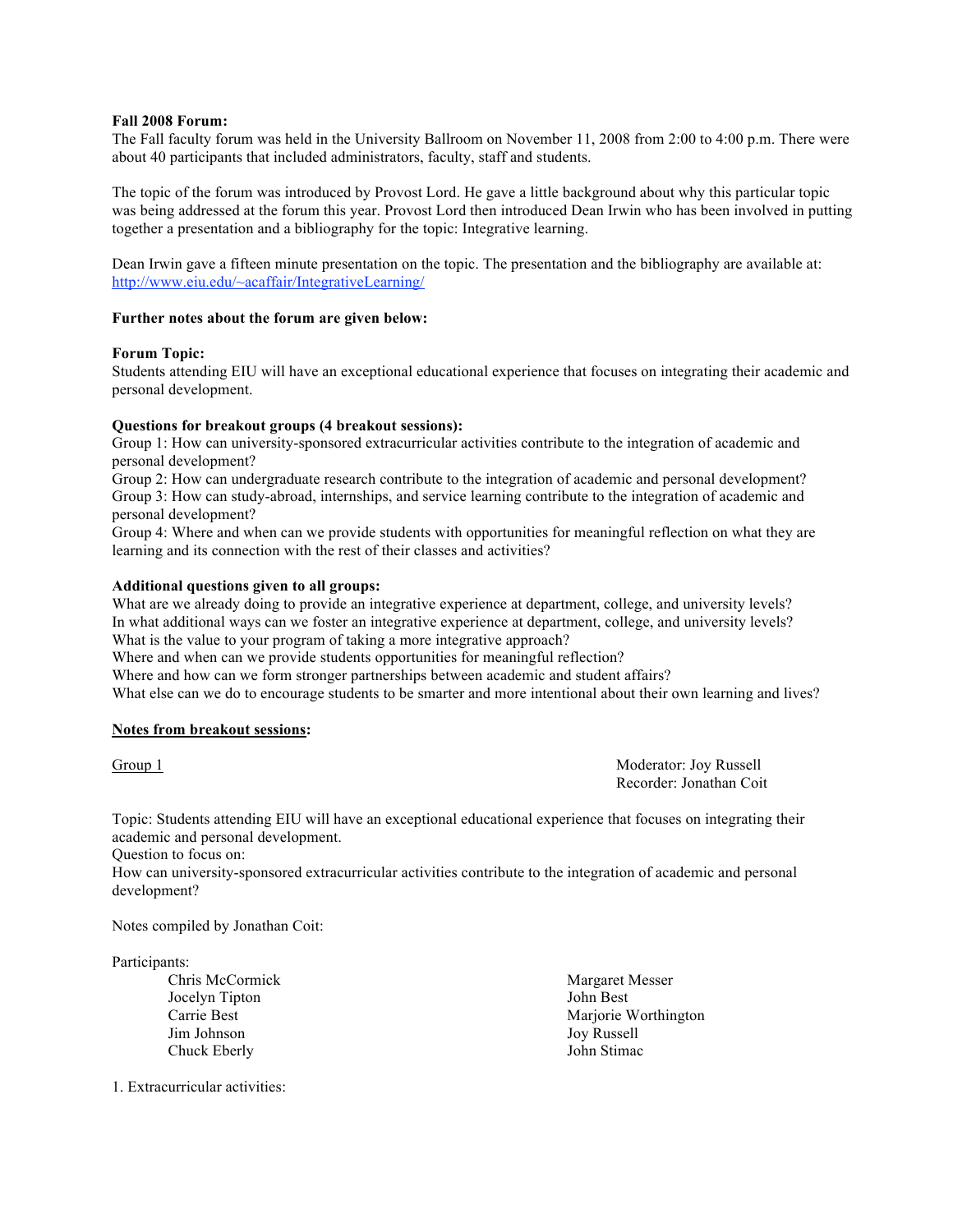Stimac suggested athletics was an example of a university sponsored athletic activity incorporating ethics, for example. Best noted there are more athletes in higher ed on today's campus than ever. Athletics can involve collaboration, involves students being more responsible for their time, and a level of maturation involved. Johnson, noted it also involves tradition and pageantry, and can stimulate a group identity

Eberly noted we have 150 RSOs on campus. Every one of these groups must do the same things athletes must do in intermurals. One of the challenges is that the 150 orgs are supposed to have a faculty advisor. How active is that faculty member? The presentation was inside the sandbox, in that it stayed within the classroom and didn't enter the student's environment. Male students are learning "how to be a man," and Eberly referenced the book *Guyville*. What does athletics represent to students who don't do it? When faculty decide to spend time with students we can overnight impact the campus. Have to spend time in the students' environment.

Chris to some extent these issues aren't necessarily outside the classroom. I don't know that adults can automatically can get into peer relationships with students. We were talking about the wide variety of things going on outside of campus that faculty don't often make good use.

Lori said we find things as they relate to particular classes, but don't think of assigning them to a geology talk. If I don't do it they won't on their own.

Best mentioned the distinction between extracurricular and co-curricular. Some RSOs are designed to amplify a curriculum. Is there a valuable distinction here. Eberly noted that Chi Psi requires students to talk to all professors and that limits membership.

Carrie noted that if we offer these things we are modeling behavior to students.

Russell noted that some of these same issues could relate to sororities and fraternities.

Eberly noted that roughly half the students on this campus don't belong to organizations, and that students who are involved with organizations are more likely to graduate. He wondered how we can encourage students to get engaged in ways that contribute to organizations. Best said this raised a question about how RSO's are structured, wondering if we need more RSOs, or if RSOs can work differently. He noted most answers to the question, what do you want to get out of college were to get into grad school or to make more money at their eventual job.

Chris recalled a discussion she had about what constituted a good life, a good job and good friends. These didn't seem very reflective.

Eberly mentioned our discussion was in "academese" and argued professors need to speak in terms students are familiar with.

Marjorie noted that students may not know what college can do for them, and we as faculty might need to convey this to them. Stimac mentioned that we might stimulate traditions of engagement among students. Eberly noted that certain colleges are identified as "involving colleges." He recommended George Kuh's research on colleges and pedagogy which stimulates education. Russell said that in education students are expected to become involved in campus groups and finds that students, having been acclimated to these expectations, internalize them. Often we as faculty make the assumption that students know what activities will lead them to fully develop as individuals. Best mentioned that this is a departmental model that may not be appropriate for all departments. Margaret mentioned that the honors students are most concerned about the difficulty of courses, and this suggests students may not know what to expect from college. She mentioned that participation in RSOs fluctuates with the academic workload. Eberly mentioned that RSO participation can work to encourage students to community service, and that the fraternity he advises is very successful in that regard. Best noted that there are timeless issues with identity among students, but there are also unique issues with "millennials."

Marjorie noted that due to the ability of students to remain connect via telephony or email with their parents and hometowns might require more effort from faculty to encourage students to develop attachment to EIU which might serve as a basis for engagement with the community. Best mentioned the argument that civic engagement has declined in recent decades, and that students now are more likely to remain with limited groups.

Johnson described the wide variety of skills and approaches required to be a successful artist, including relations with the community, advocating the arts in schools and governments, developing relationships with builders and architects, are things he did not learn in the classroom. He wondered how students might be provided opportunities to develop these skills through extracurricular activities.

Eberly mentioned that exca which have goals which faculty don't necessarily find important, for example building a homecoming float, can teach important skills.

Lori wondered if faculty were modeling the behaviors we want to see in students in our own behaviors. Eberly recounted a trip with students to Indianapolis with students that provided opportunites for engagement.

Stimac wondered if mandating activities would be a way to stimulate engagement. Johnson mentioned we need to become more informed about our students and more informed about the University, and said that it is going to take a broadening of our knowledge of students as faculty.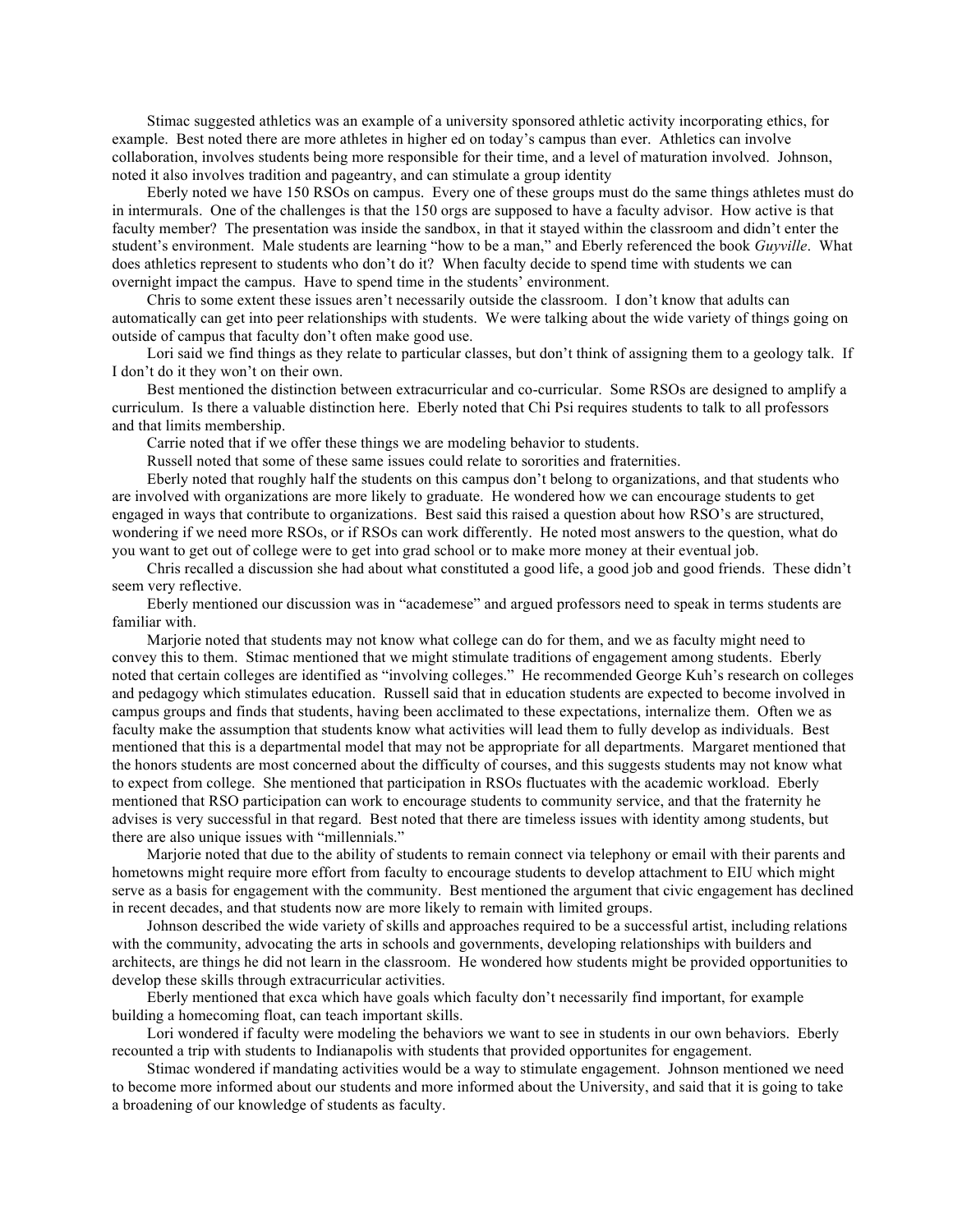Russell wondered is RSOs might be encouraged explicitly to take part in integrating educational experiences with personal development. Best and Marjorie noted this would encourage students. Eberly offered an example of the Sig Ep "Residential Learning Community" program, and noted they were "naturally formed learning communities." Many of RSOs might serve as models, and rather re-inventing the wheel we might take advantage of them. Coit suggested that more encouragements might be offered to students for forming RSOs.

Group 2 Moderator: Dawn Vangueten Recorder: Ruth Hoberman

Topic: Students attending EIU will have an exceptional educational experience that focuses on integrating their academic and personal development.

Question to focus on:

How can undergraduate research contribute to the integration of academic and personal development?

Notes compiled by Ruth Hoberman:

| Participants:              |                 |
|----------------------------|-----------------|
| Ruth Hoberman (recorder)   | Michael Hoadley |
| Dawn Vangueten (moderator) | James Wallace   |
| Diane Jackman              | Terri Fredrick  |
| Ann Brownson               | Blair Lord      |
| Doug Bower                 |                 |

1.Undergraduate research as it relates to integrative learning: there was some disagreement as to what constitutes research. Diane felt it was the kind of thinking a student does who faces a classroom and applies previous research to a current situation. There was general agreement that students as they take classroom learning into professional situations are doing a kind of research.

2.Discussion turned to what the university could do to promote integrative learning, particularly how to involve students more in learning activities offered outside the classroom. There was agreement that simply requiring attendance wouldn't work; by junior and senior year, students need to be choosing appropriate activities for themselves. Suggestions included:

- throw lots of opportunities in students' way
- instructors attend as well and talk about these activities in class
- sororities might provide a good model, since they often require activities of their members
- the university might to more to coordinate activities, by offering an accessible master calendar and a no conflict hour
- appoint "cultural agents"—students whose role is to drum up student interest about upcoming events, perhaps receiving internship credit.
- use the weekend more: discourage students from going home on weekends or partying. Create activities, even classes to keep them on campus. Students do stay for Special Olympics for ex.
- continue a version of EIU Reads for upper classes.
- ensure all majors have a capstone experience
- encourage/fund research by faculty who can then be more update and active in engaging students in research
- provide opportunities for students to share research with each other; e.g. upcoming April 4 Undergraduate Research Showcase.
- encourage interdisciplinarity: provide spaces in which faculty from differing disciplines can interact
- encourage interaction of faculty with student affairs. Encourage advisers to advice on activity and club as well as course choices.
- allow for students to choose their courses more intentionally by allowing more electives or even individually designed majors (though Diane pointed out pre-professional programs are constrained by certifying agencies and therefore can't offer much flexibility)
- encourage interaction of students/ faculty through residence hall activities like Faculty Fellows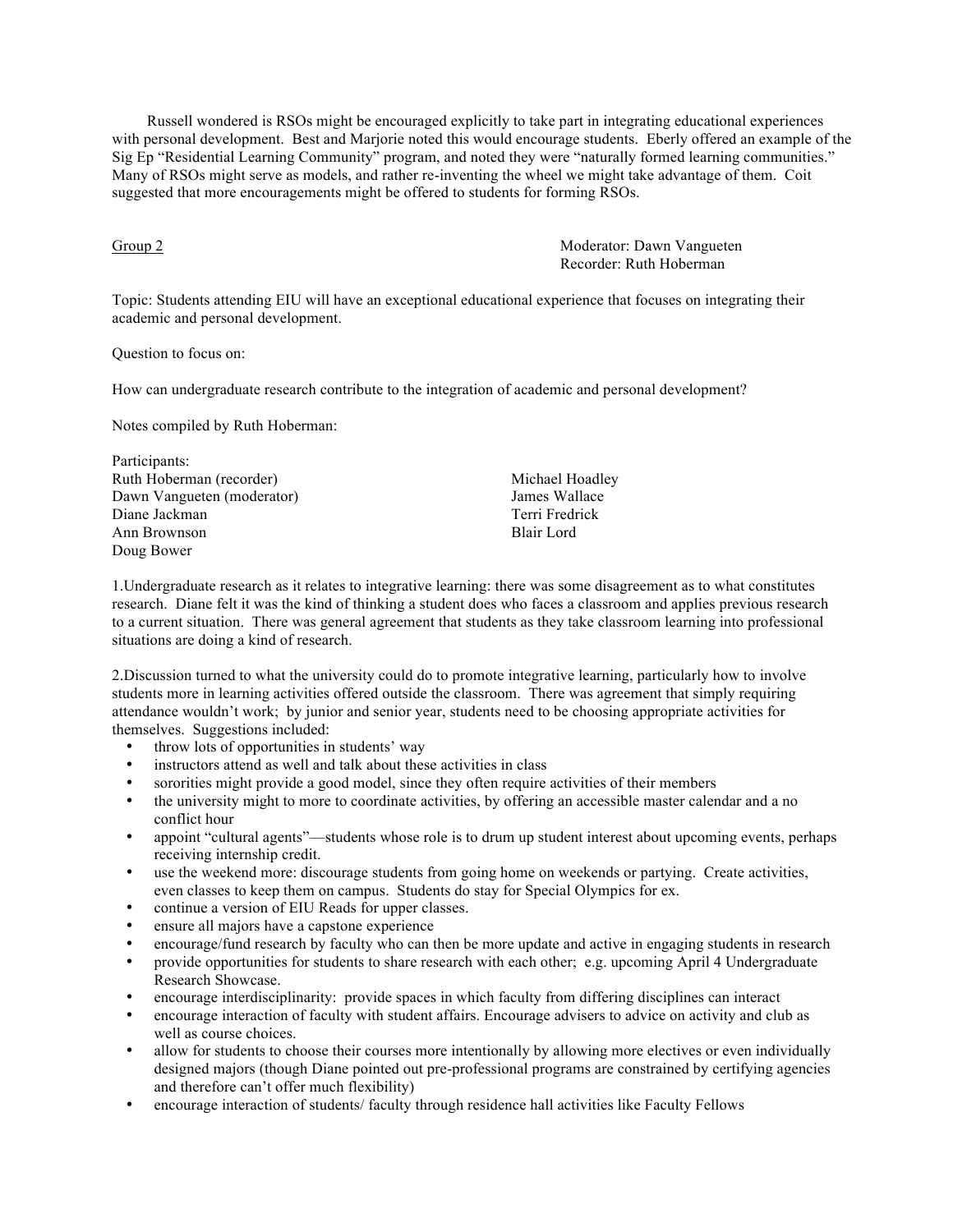- learn from interdisciplinary programs/minors (Women's Studies etc) which often do more to involve students/faculty in planning programs and raise issues with direct impact on students' lives.
- do followup on faculty forum with more participation from students and student affairs.
- make sure commuters and transfer students have a way of getting involved.

Question to focus on:

Group 3 Moderator: Carissa Coon Recorder: Andrew White

How can study-abroad, internships, and service learning contribute to the integration of academic and personal development?

Notes submitted by Andrew White:

### Study Abroad

Experience gained outside classroom can be applied to the classroom on student's return. Our students are exposed to other cultures (vertical). Students are able to integrate all facets of their education. Students learn about themselves (personal development) The program provides perspective (clarification of personal beliefs) Students returning from studying abroad are to share their experiences with other students. EIU should do a better of job of integrating international students into the university experience.

Internships Professionalism Learn to practice ethics Apply what has been learned in the classroom Gain self-confidence Incorporate on-campus and off-campus jobs? Include student teaching as a form of internship (diversity). Build a system of scaffolding to assist our students with/in internships. Reflection (weekly logs). Share your experiences with others. University should communicate back to family members as to the importance of a student participating in a summer internship. On their return to campus, students will be required to share their experiences with other students. Let us look closely of the preparation students endure before accepting an internship. Shadowing in area businesses (work closely with Alumni Services, etc.).

Use social networking (Face Book).

Service – Learning Include all of what is written in #1 and #2 above. Gives students a sense of belonging. Allows development of character. Causes student to realize what he/she can accomplish. Deepens learning and the desire for it.

QUESTIONS RAISED:

How committed is the university to the three areas mentioned above? How does the university community pull together personal experiences and academic experiences? How do we reflect on what we are doing and how can we do more?

Group 4 Moderator: Marie Fero Recorder: John Pommier